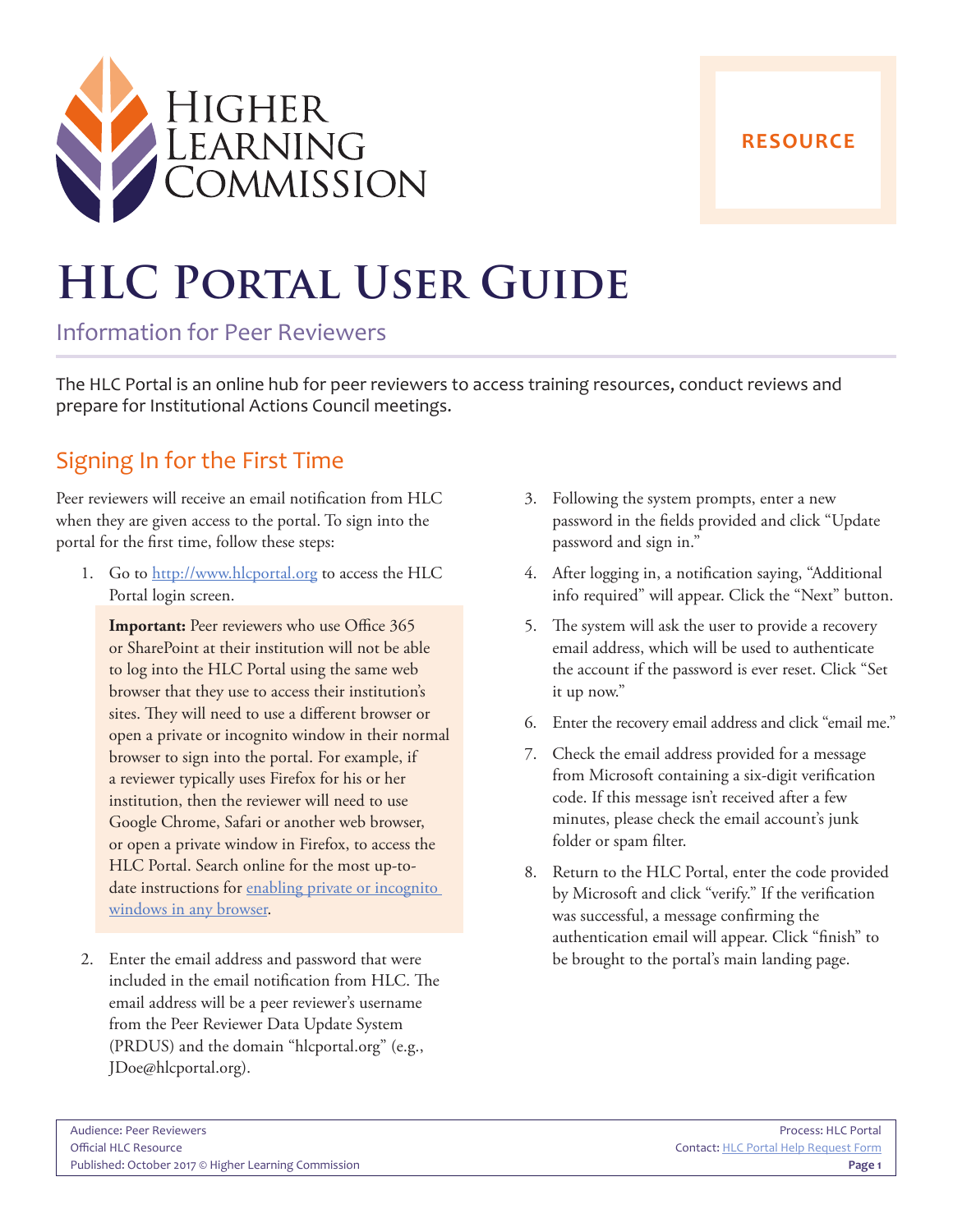## Navigating the Portal

#### **Main Landing Page**

After a user's initial login, all subsequent visits to the HLC Portal will begin at the main landing page (see Figure 1). On the left side of the page will be links with additional information depending on what type of access or assignments a specific user has. For example, financial panel reviewers will see a link for "Financial Indicators." Clicking on the links in the left-hand menu will take a user to another page with more information.

Peer reviewers who are also Academy mentors will see a link to the Academies SharePoint site on the right side of the page. Click on the image to go to the Academy site.

Click the "contact us" link at the bottom of the page to submit questions or request assistance from HLC.

#### **Process Subsites**

Process subsites are accessed from the left-hand menu of the main landing page. Each subsite has a landing page similar to Figure 2. The page includes general information about the process. Links to any reviews that a peer reviewer is assigned to will be listed on the left side of the page. If a reviewer is not currently assigned to any reviews, this section of the page will be blank.

Clicking a review link on the subsite landing page will bring a user to a page with specific information about that particular review (see Figure 3).

**Figure 1.** Main HLC Portal Landing Page



#### **Figure 2.** Process Subsite Landing Page